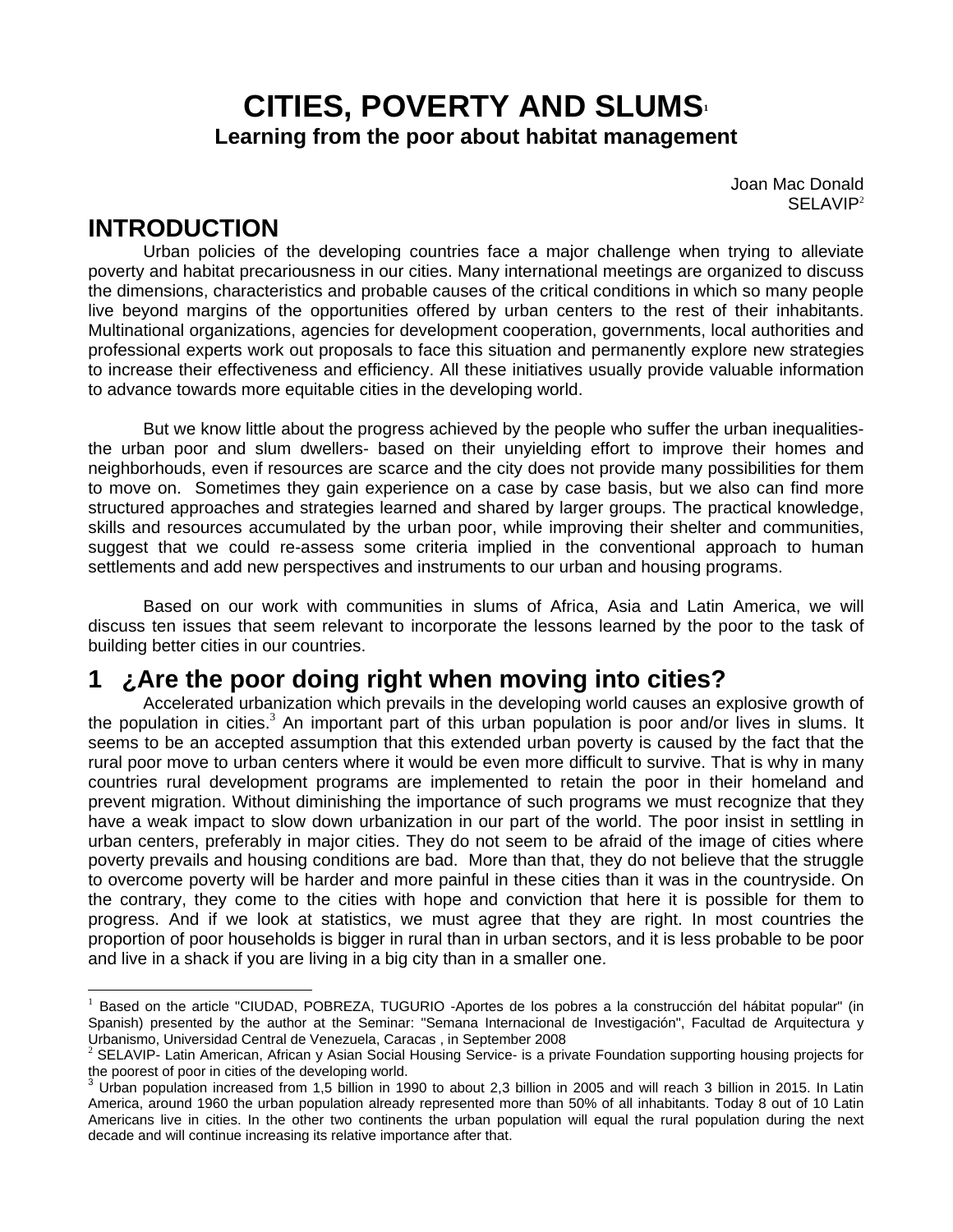

Urbanization had a positive impact on the evolution of poverty and housing conditions at least in two continents. When Latin American and Asian countries become more urban the proportion of people living in slums and in poverty decreases. <sup>4</sup> The socalled "urbanization of poverty" which refers to an increase of poor population in cities does not mean - at

least in these 2 continents- that cities are to blame for the growth of poverty but that national poverty is concentrating in urban areas. Accumulation of needs and problems in the city causes big social, political and urban problems but it also provides advantages, for we can supply more urban goods and services at a massive scale and lower costs than if the poor are scattered in rural areas. As we can learn from Asian cities, urbanization of poverty also gives the poor more political presence and a potential to organize and fight together for a better quality of life.

## **2 ¿Absorption or compensated articulation?**

 $\overline{a}$ 

The poor have been historically excluded from regular access to urban land, so they are mostly confined to the outskirts of cities or have to occupy vacant residual areas which are not attractive to higher income sectors, such as those exposed to natural disasters or bad environmental conditions like dumpsites or sewage disposal. In most cities we can identify two types of urban spaces with very different characteristics: the formal city occupied by middle and high income groups, and the informal city where the poor live. <sup>5</sup> Because of its early urbanization Latin America perhaps has the most accentuated urban segregation in the developing world, but in Asian and African cities also this fact is increasing the critical and painful distance - both social and physical-between rich and poor, expressed by enormous inequalities related to housing, urban services, infrastructure and job opportunities.

 The poor fight as hard as they can to move into the cities or to prevent being evicted when they occupy central locations. Most mobilization processes begin when they are threatened to be eradicated from areas where they can easily access services and jobs. They want to belong to the city, but in a different way to what urban policies try to do to diminish segregation. Until now, public efforts focus on absorbing the poor into the conventional city by replacing their informal settlements by social housing built in a similar way to the houses of the formal world - sometimes more a "visual" arrangement than real inclusion. But for poor communities it is not only a matter of leaving all behind and becoming part of the "modern city" of the rich. In Latin America, and even more so in Asia and Africa, where poor from different ethnic, religious and cultural origins have settled in the urban centers, being assimilated to the homogeneous city of the rich could imply loosing valuable attributes of their habitat and life styles, and possibly has a poor chance to succeed .

<sup>4</sup> The situation differs for Africa when compared to Latin America and Asia. Trends and projections show that - at least until now- urbanization is accompanied by reduction of slum population. Fast growing African cities are not capable, by now, to offer their predominantly poor inhabitants better shelter than slums and precarious or non existent basic services.

 $5$  In Latin American cities and others in Asia and Africa this pattern has recently evolved into a more complex fragmentation of the urban fabric where "first class" citizen and "second class" population live physically closer but social distances between them remain the same or have grown.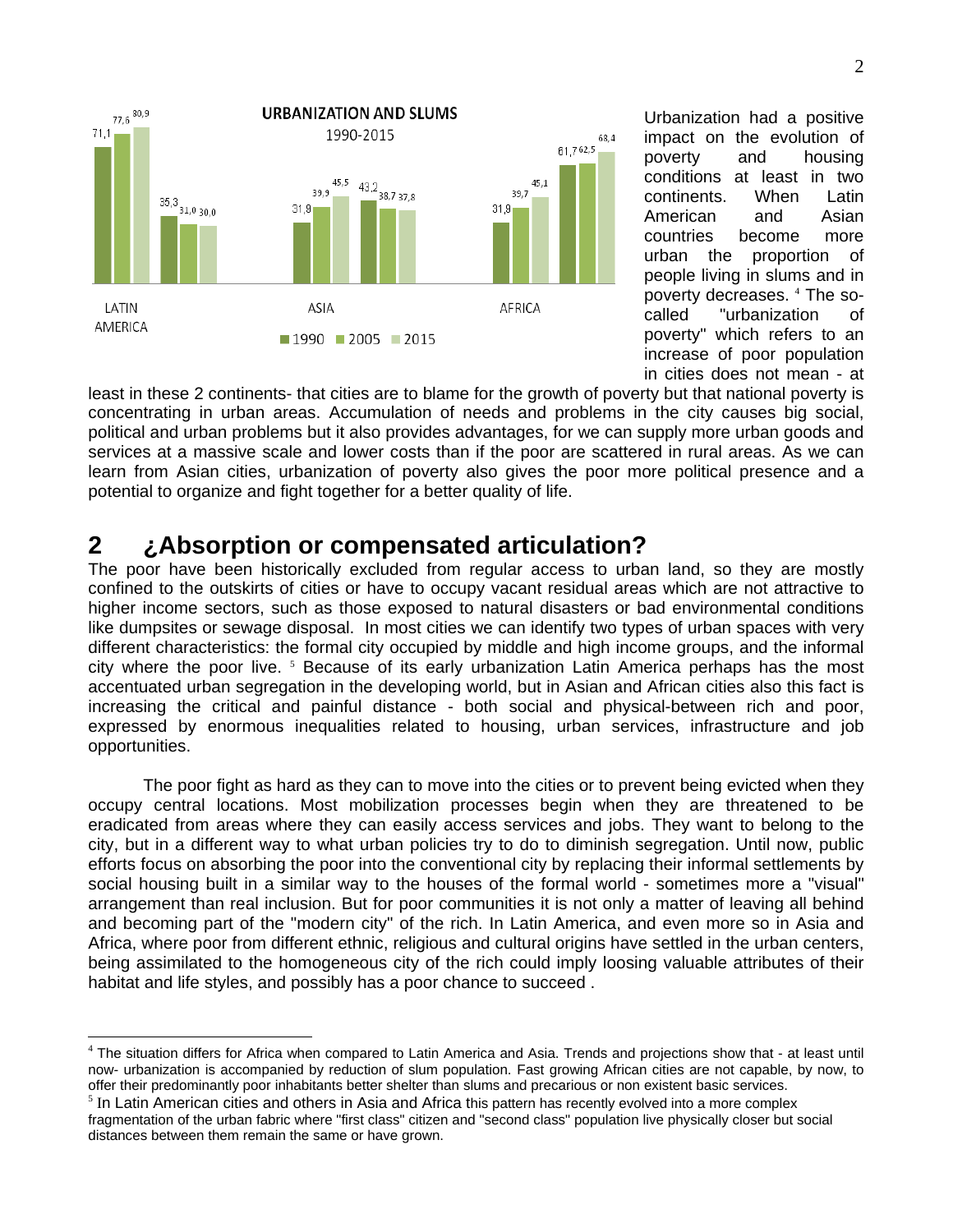Community organizations are very conscious of the critical problems and shortages that negatively affect their quality of life and demand that they are addressed as soon as possible. But their vision of belonging to the city has to do more with building links with other groups of citizens to articulate in a way that preserves their identity and eliminates discrimination and mistrust. Advancing towards urban equity should happen with respect for their diversity and particular styles of individual, family and community lives.

## **3 ¿Do housing policies work for the poorest?**

 Experience has shown to the poor that their housing problems will not be solved in time by policies and programs that focus on building new houses. They know the limitations of these approaches and suffer their results.

 In Latin America most countries have specialized public agencies theoretically responsible for providing social housing to the poor. But the fact is that their work has been limited by too rigid approaches and scarce resources. Only a small part of the regional public social expenditure is oriented to the housing sector and the available resources vary from year to year, reflecting that this is a sector of less importance when other budgetary priorities appear.<sup>6</sup> If we also consider that housing

 $\overline{a}$ 



programs prefer to build a limited quantity of houses of better quality than to adopt realistic standards that could favor more families in urgent need, then it is evident that the limited supply does not help much to overcome the big housing deficit that is accumulating. About 40 million urban families in all three continents were roofless at the beginning of this decade, forced to live in the open or doubling up with relatives and friends in overcrowded conditions and promiscuity. To this immediate housing shortage we have to add replacement needs for houses destroyed by disasters and conflicts and the demand of shelter for displaced families and new families that are formed each year. That is why the poor would prefer that housing policies recognize that this challenge of providing a roof for so many homeless families can only be faced by using affordable standards and building "less for more" to shorten their times of waiting and suffering.

Housing polices struggle to gradually reduce the housing deficit by improving their effectiveness to reach the poor. A permanent problem is to prevent that families with better incomes benefit from resources targeted to house the most vulnerable sectors. Efforts were made in past decades in Latin America to increase social effectiveness by replacing "blanket subsidies" to the supply sector by other subsidies that go directly to the population needing a house. These adjustments were sometimes successful but also brought along new problems. During the first years of implementation housing production for the poor was severely reduced, so the shortage increased for these families. In some countries the new subsidy approach contributed to a distorted vision - both by society in general and by the poor specifically - about the standards that are possible to obtain with the subsidy programs. Promises given by governments that subsidies will make it possible for them to obtain "good" conventional houses discredited more realistic alternatives - incremental housing, self help, etc., thus slowing down the powerful process of self production of habitat that had been so important before.

<sup>6</sup> Public expenditure for housing represents 1,2% of IGP of 21 Latin American countries, compared with 4,3% for education 3,4% for Health and 7% for social security & assistance. The increase of PSE starting in the nineties has not favored the housing sector, and the percentage tends to decrease.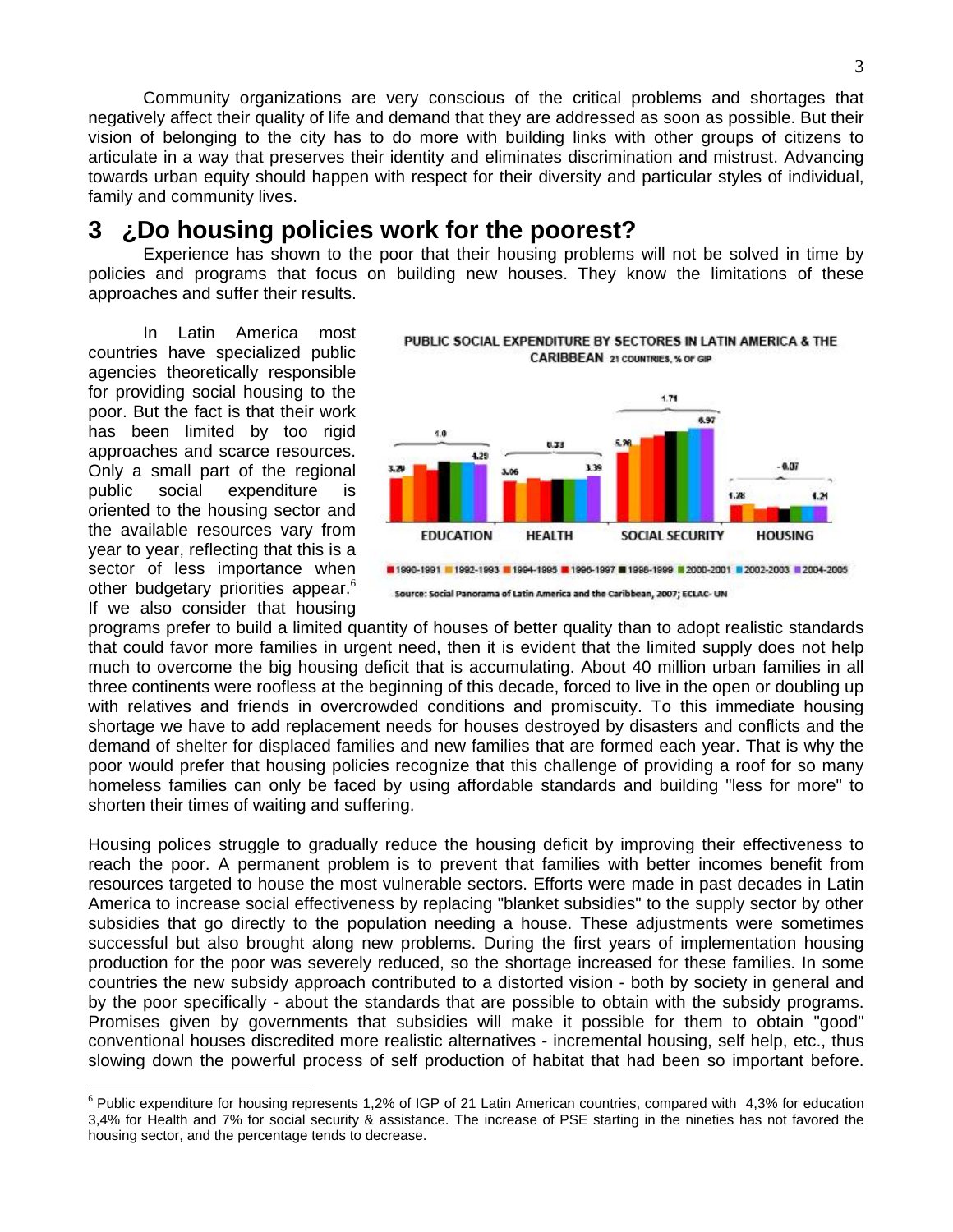Waiting a long time for a better home can be painful and risky for the poor, for they face many hazards and may live a shorter life than the rich.  $^7$  The assumption that they will obtain better quality in less time if they go to the market and buy a house built by professionals with their subsidies needs to be looked at in the light of experience. On one side, the limited resources available to provide sufficient subsidies imply long periods of waiting for the families in need until they can actually access a house, or never succeed to have it. On the other side, social housing programs meant to reach the very poor have little options but to build on distant locations where the land is not so expensive - causing more segregation- or lowering standards to levels below the quality people could build by themselves.



### **4 Slums ¿a problem or a solution?**

 Noticing that public policies are not capable of providing realistic solutions to their pressing needs, the urban poor settle down where and how they can, in an illegal and precarious manner, on land that is prone to flooding or mudslides, in overcrowded houses and neighborhoods. For them a slum is not necessarily a problem, but can be a way to access land and housing in a context where they have no other choice.

 Authorities react in different forms when confronted with the relentless decision of the poor to build their settlements. They can simply ignore the existence of slums or tolerate them as a minor evil when considering the weakness of official policies. Frequently they organize or allow evictions that can reach high levels of violence and cruelty. On the contrary, initiatives to improve and legalize these informal settlements are rare, and even when they exist, their scale is insufficient to deal with massive informality. That is why some professionals who work with the poor sustain that in present urban and political conditions, only slums will be able to provide enough houses to the poor, and that we will need even more slums, but slums with a great potential to progress so their inhabitants can move out of poverty in the next 15 or 20 years. <sup>8</sup>

 If housing policies would accept the challenge of collaborating with the poor to achieve a gradual improvement of slums instead of being obsessed to wipe them off the urban scene they should dramatically scale up the existing programs on the field. They would also need to acquire new

 $\overline{a}$  $7$  A child born in Sierra Leone, Africa, has a high probability to die before 5 years of age; a child born in the developed world will probably live more than 78 years.

<sup>&</sup>lt;sup>8</sup> More about this approach to slums in Hasan, Arif (2003)"Why do we need more slums in Asia?" Asian Coalition for Housing Rights, www.achr.net/arif\_hasn1.htm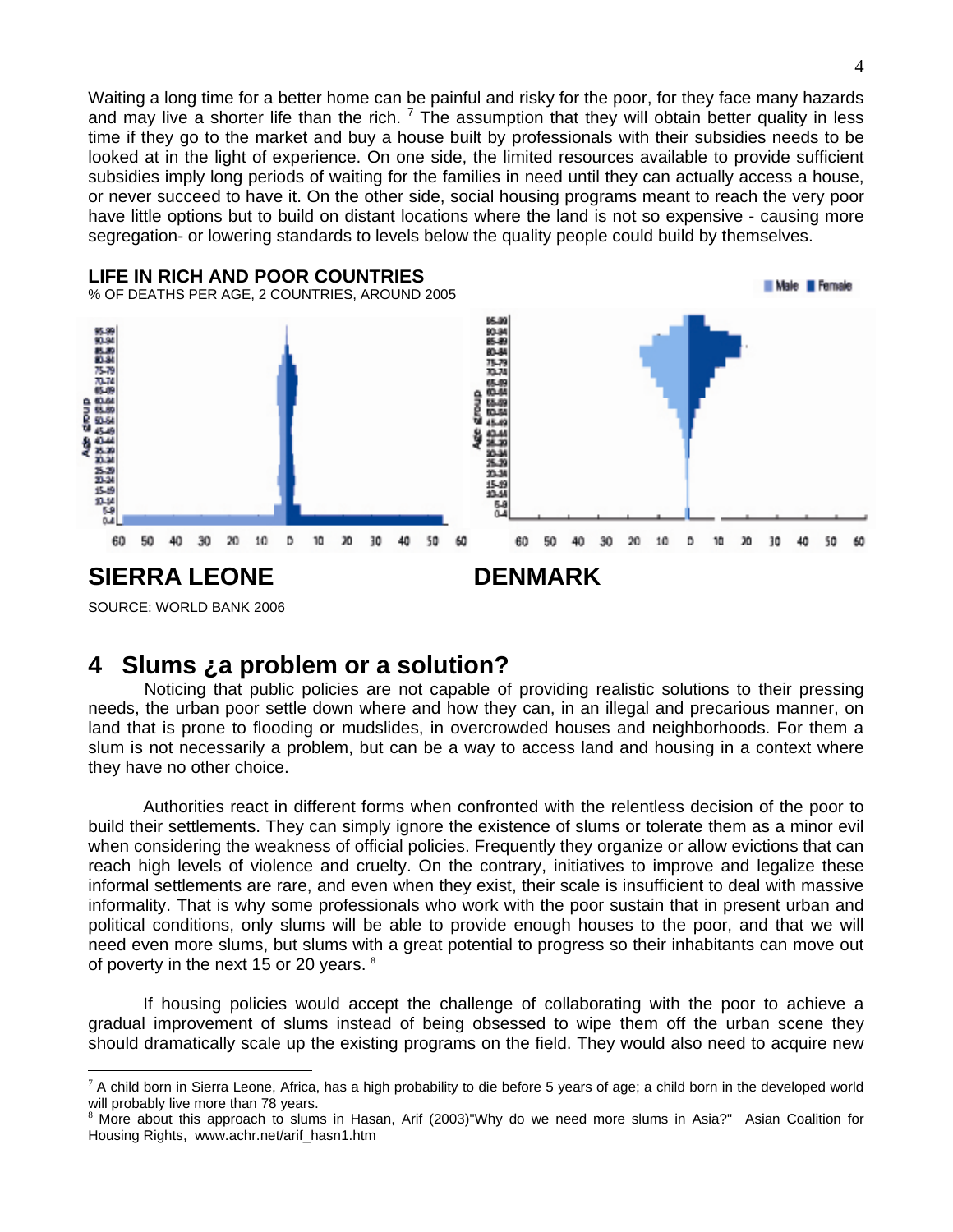skills to implement interventions more complex and diverse than massive production of standard social houses, and learn to articulate initiatives in different sectors and levels. Maybe the biggest challenge will be to accept that to upgrade slums their inhabitants cannot be considered only as beneficiaries, but as relevant actors who also have a voice based on their priorities about investments and activities that should be implemented.

Slums in the highly urbanized Latin American region have special characteristics when compared with those existing in other regions. Here the coincidence of slum and precariousness is not so clear any more: not all slum dwellers live in precarious conditions, and not all critical housing problems are concentrated in informal settlements. Social housing projects built in the past with low standards and no maintenance reached critical levels of deterioration. On the other hand, old slums have consolidated as their inhabitants invested in their homes and environment, and the city offered better opportunities, and are now good middle class neighborhoods. In many cities the worst housing problems are no longer concentrated in slums but scattered all around the city<sup>9</sup> so programs to help the poor to improve their housing conditions need to deal not only with slums but also with many other housing problems and shortages.

### **5 Products or processes?**

 The historical background of the housing sector, the type of professionals who work in the area and the interests vested in the building industry contribute to the fact that the housing sector is strongly biased towards housing as a "product". Public and private agencies show little concern about the housing "process" which is so important in the strategies that the poor and their organizations apply to access shelter. The approach centered on measurable results and delivery of housing units solved many housing needs, but failed to generate sustainable processes that enable communities to develop their habitat with autonomy. On the other hand, housing programs implemented by other entities - mostly NGOs and CBOs<sup>10</sup> supported by international cooperation - emphasize processes, but have not reached a significant scale to become viable alternatives to product-centered public programs. International and national entities also promote movements and campaigns in the context of economic, social and cultural rights to create conscience about the right of the poor and vulnerable to own land and housing and to be part of cities. They have succeeded in introducing these issues in the public debate and even in the laws and constitutional bases of many countries, but until now the practical results for the urban poor - in terms of stopping evictions or capturing more resources to house the homeless- have been discrete. Experience seems to show that initiatives oriented exclusively to processes may have mobilizing effects for some time, but they can weaken or die if they do not produce measurable, concrete results for the poor families.

To be effective, should we decide between housing policies centered on the delivery of products and others that promote processes? We have learned that for those who suffer each day critical housing needs this distinction between both approaches is not so important. To address homelessness, precariousness or insecurity of tenure, sometimes it is better to start fighting to obtain very concrete things - a piece of land, an incremental unit or basic services. If the problem is a threat of eviction it can be more effective to organize the community, learn about negotiations skills or publicly demand urban rights. The poor have learned very well how to combine initiatives to obtain products and nurture processes. But they also know that if it is more effective to start with a "delivery oriented" action they should keep in mind that this can also promote a sustainable processes, and that a

 $\overline{a}$ <sup>9</sup> At the beginning of this decade 26% of the urban poor in Latin America had no housing problems at all, and only 10% lived in very precarious shelters, considering 14 countries of the region. More information can be found in Mac Donald, Joan & Marinella Mazzei (2004), "Poverty and precariousness in the cities of Latin America and the Caribbean. Statistical compendium" in " Probreza y precariedad del hábitat en ciudades de América Latina y el Caribe"; Serie Manuales, División de Desarrollo Sostenible y Asentamientos Humanos, Comisión Económica y Social para América Latina y El Caribe (CEPAL), United Nations.

 $10$  NGO: Non governmental organization; CBO: Community based organization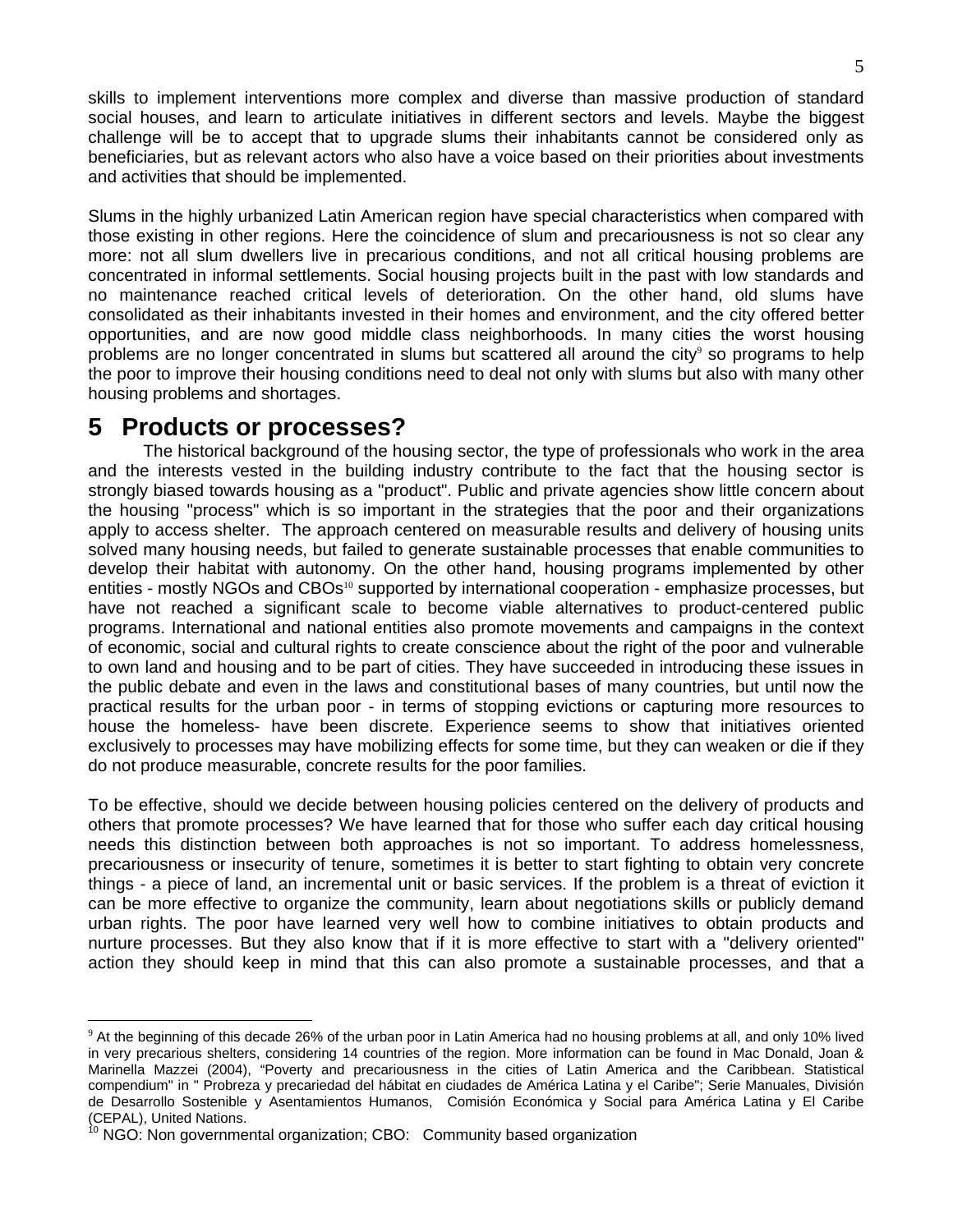"process oriented" attitude will be more powerful if it achieves not only to empower the community but should also solve effectively the problems that motivated this process.

# **6 A product that helps the poor**

While working side by side with the poor you can also learn to recognize attributes that a housing product should have to shelter the poorest of the poor. A Chilean product which has proved to be successful is the "*mediagua*"<sup>11</sup> which an organization called "Hogar de Cristo" fabricates since the late 1950s $<sup>12</sup>$ . The program explicitly recognizes that a problem as massive and urgent as homelessness of</sup> the poor can only be alleviated by accepting that for them "to access a very basic shelter now is better than to receive a very good house in 10 years".<sup>13</sup> That is why the option was to provide a very simple structure that costs about US\$ 450. Industrialized mass production of components makes it possible to deliver around 300 housing units per day if extreme social emergency demands it.



Another important characteristic of the program is that it does not replace the capacities and contributions of the family to the housing process, but recognizes and promotes them by providing only those components that the families cannot afford because of their low income - the "hardware". But they remain in charge of all other tasks that require their efforts, ideas, labor, organization skills, like obtaining a piece of land, leveling the site, transporting and assembling the panels and roof, etc. The package of

panels and additional building material is relatively light (between 400 and 600 kg) and can be transported by the family from the industry to the site with a horse-cart or a small vehicle. The assembly is completed in a few hours with the help of a neighbor or relative. The *mediagua*, makes it possible for the poor not to have to rely on institutions, professional or complex administrative processes to get a roof over their heads the moment they need it.

The program conceptually separates the provision of

housing from the requisite to own a lot, in order to assist the poorest of poor in an effective and timely way. A home that can be moved, taken apart and set up somewhere else may be the only alternative to solve a critical housing problem for a family that does not have a piece of land yet, and gain some time and strength to fight for a permanent house later on. In other cases, families have invaded land and need to consolidate their occupation. With a *mediagua* assembled in the silence of the night they can initiate a process that eventually will lead to a permanent settlement.

A program like this is criticized from the most diverse angles. Such a basic shelter does not seem acceptable to governments, politicians, businessmen, academics and professionals of the building sector. It does not comply with the requirements posed by urban planning and construction codes that are often imported from the developed world. It is necessary to operate outside the formal circuit of the construction industry and to face many problems and criticism regarding the "ethical" acceptability of

 $\overline{a}$ 

<sup>&</sup>lt;sup>11</sup> Mediagua is a wooden basic minimal housing unit.

<sup>&</sup>lt;sup>12</sup> "Fundación de Vivienda Hogar de Cristo" delivers the components to build a *mediagua* to extremely poor families since 1958. Considering how many members integrate the family, the mediagua can be one room  $(3 \times 3 \text{ m})$  or 2 rooms  $(6 \times 3 \text{ m})$ . Depending on the size, 4 or 6 panels are provided, along with zinc roofing, one door and 2 windows. About 450.000 housing units have been delivered by now, representing 7.9 million sq.m.

<sup>&</sup>lt;sup>13</sup> Opinion of Fr. Josse van der Rest s.j, Founder of SELAVIP and Chaplain of "Fundación de Viviendas Hogar de Cristo". The work of SELAVIP is inspired by this statement.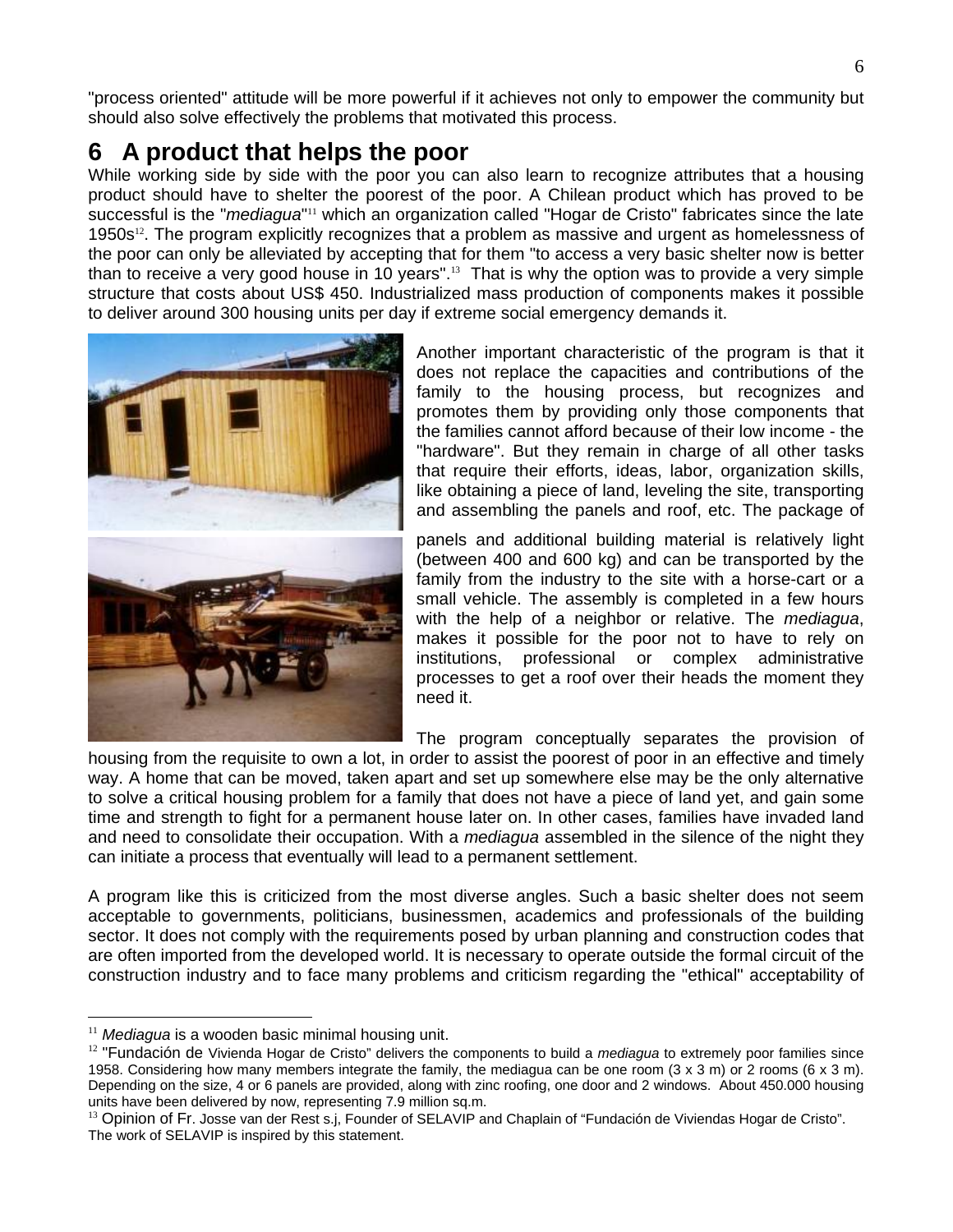the *mediagua*.<sup>14</sup> However, these modest units played an important role in Chile when an acute housing shortage forced thousands of families to move in with other relatives and friends as "*allegados*" <sup>15</sup>. Having a "*mediagua*" in the backyard of their hosts made it possible to avoid acute overcrowding and promiscuity and to gain some privacy for the families to survive. The concept of "affordable house" as opposed to that of a "decent house" that may never arrive is difficult to accept for those who already live in permanent housing, but is accepted by those living in extreme poverty as a realistic solution. With technologies and designs that respond to local conditions, the concept of the "*mediagua*" is gradually being accepted by the poor in other countries in Asia, Africa and Latin America.

The experience described above shows that there are no plausible excuses to deny access to basic shelter now to the homeless poor in our cities. It is feasible to produce components at reasonable cost to solve the backlog, and the families are capable of taking the process from there on. However, it should be recognized that the main obstacle they face is not so much the lack of housing but their exclusion from access to urban land. Some important efforts have been made by governments in this area to anticipate the formation of spontaneous settlements. It takes less resources and efforts to service and regularize a settlement that was planned in time and located in an adequate way to favor its potential as a functional urban area, than to regularize a slum. But still, programs that provide land or sites and sites and services are not very popular among those who operate in the real estate market, for they prefer to save this land for more profitable uses. Conventional social housing policies also disregard this alternative with the argument that it is not fair to give the poor only a piece of land instead of a solid house. However, most urban poor understand that if they can access a site they will be able to build their houses in the future. Therefore their first priority generally is to obtain land or secure the land they are already occupying, in spite of all the restrictions and harassment coming from the market forces, authorities and professional planners.

### **7 The advantage of being so many**

 $\overline{a}$ 

 About one half of the world´s urban population and most urban poor and slum dwellers live in Asian cities. It seems a paradox that in this continent the huge deficits accumulated in these urban centers have become the main power source for innovative responses to the problems of the urban poor. To deal with social and urban problems that affect so many thousands of poor people may be a problem for city governments, but in some countries the poor managed to turn their massive presence into a potential to progress. Instead of succumbing to the critical situation they are facing, they organize and then associate their organizations at a national and international level until they become a political power that is respected by the official sector. They use this power to press, negotiate and build partnerships with public and private actors to influence urban development to their favor, mitigate evictions and consolidate their slums. In turn, the municipalities and governments understand the benefits of working with these strong organizations by implementing large scale interventions and using participatory strategies that reduce their costs. A great lesson that we can learn from the Asian experience is that the urban poor can become effective and influential actors in the city if they use the massive scale of their organizations not only to assert their rights but also to accumulate resources and ideas to solve their problems.

The experience of community organization of the urban poor in Asia could be very useful in Latin America, where the popular movements tend to scatter around specific and localized goals. This weakens their ability to influence urban dynamics.

<sup>14</sup> The precarious look of the *mediagua* makes it easier for authorities and experts to accept it for they do not even consider it a basic shelter. It also does not free governments from the responsibility of providing a decent house to the family; on the contrary, it is a way of pressing authorities to replace this "ugly" shelter as soon as possible. Meanwhile the urban poor consider it a first step in a process that will conclude many years from now.<br><sup>15</sup> "Allegado" is used in Chile to describe homeless families or persons that have to share the houses of other families, who

can be relatives, friends or neighbors. Many "allegados" are allowed by the homeowners to build their "mediaguas" in the backyard of their site, thereby gaining some privacy which is essential to survive as a family.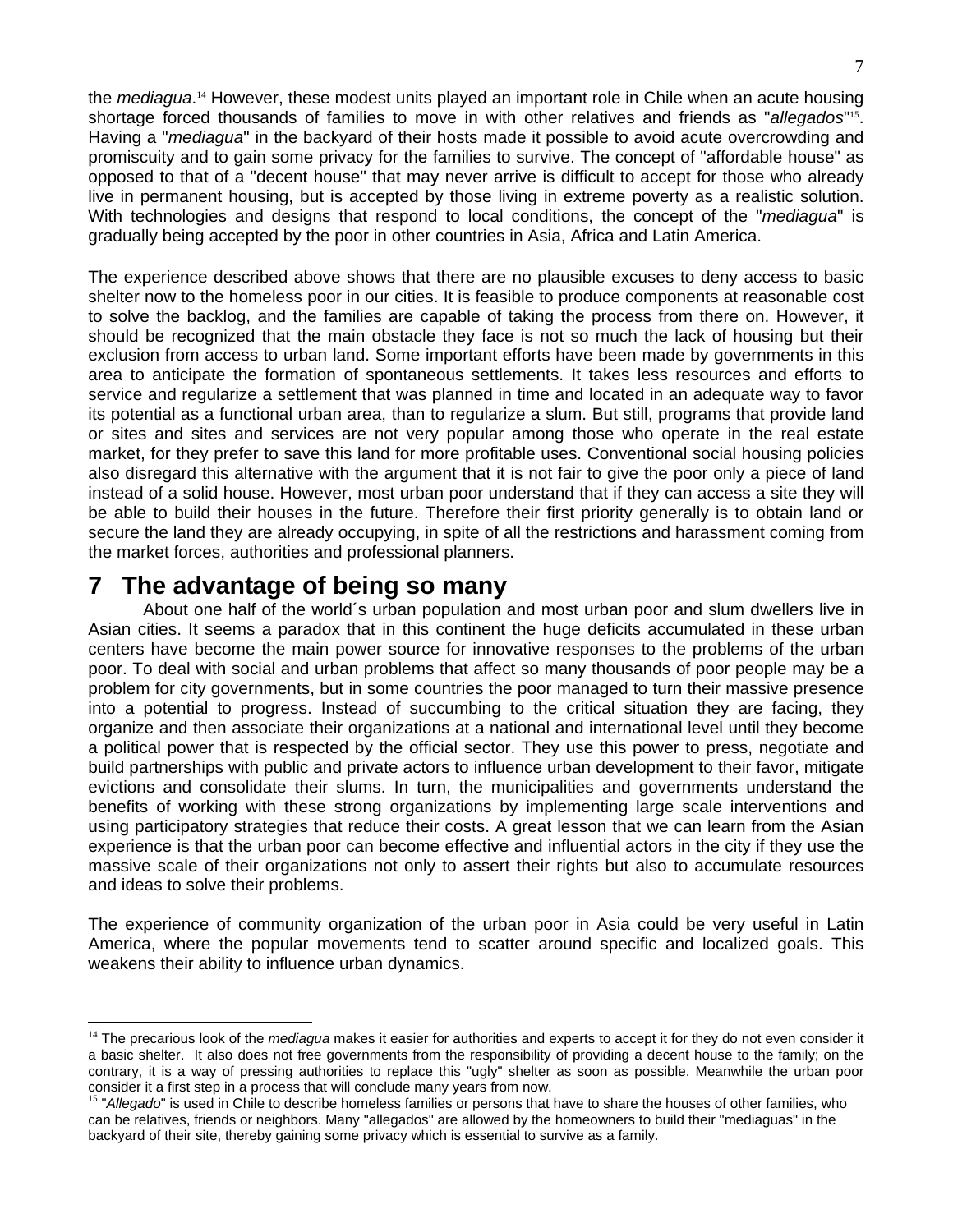### **8 Partnership vs. confrontation**

 Another problem with many Latin American organizations is that they center their energy primarily on confronting the system and pressing for solutions to their problems from outside. They are not so willing to accumulate resources or to associate with the public and private sector in joint programs. But people´s movements in Asia show that more can be achieved on issues like land security, consolidation of informal settlements, affordable housing standards and access to services by an open attitude to partnership than by confrontation. On the other hand, public housing and urban policies in our region on the other hand are indifferent or even reluctant about the possibility of working with the poor. They prefer to avoid confrontation and fear that including them as partners will only bring more problems. The Asian experience shows that it is possible to obtain more benefits than problems if a constructive dialogue between the popular movements, private and public sector replaces confrontation as the main strategy to improve the habitat of the poor.

This is evident when dealing with evictions. Poor families treasure a good location that makes it possible to access urban services and job opportunities without spending too much time or money on public transport. They are willing to compromise residential safety and housing quality to obtain or maintain a good accessibility. But even the poor who are living for many years in central areas have a difficult time to remain there as the market forces that shape and extend the city push them away as land increases its commercial value or becomes attractive for other urban purposes. Massive evictions also come from big "urban development" projects like new highways, commercial and business centers or even public housing policies. In Asian cities the poor have learned after suffering and defeat that strategies based on confrontation - including those supported or implemented by international and national entities - can make a lot of noise and draw public attention to the matter, but usually fail to avoid the expulsion. That is why they are now trying to handle eviction threats differently. Besides creating large scale popular movements to maximize their political impact, they are developing more flexible strategies to propose "win-win" scenarios and negotiate with other more powerful actors public and local authorities and the private land owners. These innovative strategies driven by the communities themselves and not by external agents are not focused on "beating the enemy" but more on obtaining the best possible results even if they have to make some concessions. For example, the community could agree to live in more compact settings- high rise buildings or dense row houses- and hand over to the original owner a part of the land originally occupied so he can use it for commercial purposes. In other cases, a formal lease can be agreed upon for some years to gain some time and find a better location, while the legal owner can be sure that he will recover the land in 10 or 15 years. These more realistic approaches that the poor in Asian and African cities are developing are based on a long experience of failures when using radical confrontation. They know that if they can come up with proposals that have some positive ingredients for their counterparts, a negotiation can begin that may end successfully. Horizontal learning at local, national, regional and even global levels is crucial to develop and refine these new procedures.

### **9 To be well informed**

The slum dwellers are also aware that governments often resort to disinformation in order to evade their responsibilities towards them. Many slum dwellers in rapidly growing cities are not registered as conventional citizens and their settlements seldom appear on the city map. Accumulating information about their situation has therefore become a crucial weapon in their struggle to improve the slums. To "put themselves on the map" and to document as precisely as possible the social and physical characteristics of the settlement makes it possible to create conscience among authorities and society about the existence and extension of the informal habitat. Enumeration is also a "ritual" that communities practice to identify, measure and document their own problems, find resources to overcome them and acquire skills to propose and negotiate solutions. Women have shown special skills to undertake cadastral and household detailed surveys and to map the settlements, based on their experience and knowledge of the domestic environment. By using modern information technologies the poor now can accumulate and share updated information and eventually access data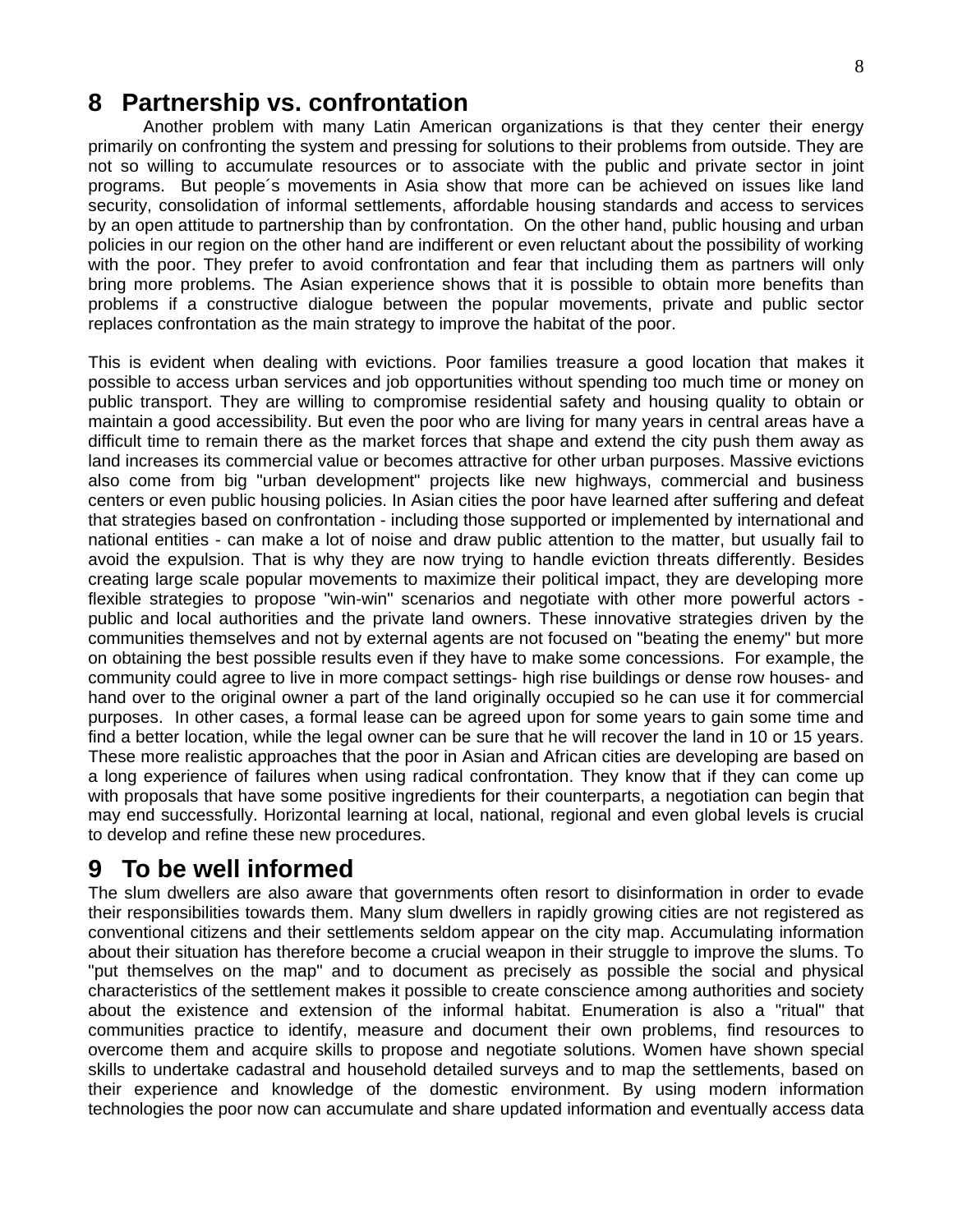that until now was only available to experts and public institutions. Again, exchange of experience among communities empowers the urban poor to raise their issues and negotiate effective solutions.

### **10 Financial and technical autonomy**

 It is commonly accepted in professional circles that the poor could not save money and that it would be unacceptable to demand them to do so because it hinders them to overcome poverty. However, in other regions- even in the most precarious situations- the urban poor make great efforts to save for housing improvement. Community driven savings schemes in Asia and Africa are based on a surprising capacity to accumulate financial resources that families deploy when motivated by, and organized around a common purpose, even in critical contexts of poverty and vulnerability. Poor communities recognize that in modern cities those who have the money are the ones that decide, so if they really want to participate in decisions about urban issues they have to save and accumulate some financial power. The community savings processes are based on small but frequent contributions of many poor families, that finally add up to relatively important amounts of resources. These funds can become an effective back up for negotiations with authorities and make it possible for the poor to have a stronger voice than if they have to depend solely on the good will of public authorities to grant them what they demand. Again, this practice does not only achieve financial benefits, but also promotes responsible and realistic attitudes in the community when it comes to setting priorities about their houses and settlements. By saving and managing their funds they learn to take risks and gain confidence as a group. In the Latin American region where the viability of establishing savings schemes in poor communities is underestimated, many programs should be revised in the light of the surprising results obtained by poor people´s savings in other regions such as Africa where poverty levels are much higher.

In a similar way we should re-assess the importance of the technical capacities of the poor in Latin America. In the past there was a very important amount of production of habitat by the urban poor. The potential quality of these settlements was mostly acceptable, and many former slums are now conventional neighborhoods because of the relentless efforts of their inhabitants to improve them. However, recent trends in housing policies and the building sector have weakened and sometimes eliminated the possibilities of the poor to self build their urban environment. This has not happened in other regions maybe because housing policies are still weaker than in Latin America, so self help is the predominant alternative for the poor to access housing. In some African and Asian countries there are very positive experiences of self building with even better results in terms of cost and quality than what the commercial building sector can supply. Maybe in these countries it still is possible to set up housing policies that preserve the technological capabilities of the poor and do not erode them as in Latin America.

There is another interesting aspect related to the protection and enhancement of the technical capacity of poor families. It is not only necessary to implement lower cost housing programs or to progressively improve existing slums. Even in countries where self building is not a relevant alternative, when compared to external provision by the building sector a basic technical knowledge is needed so the poor families can be "informed clients" who do not blindly accept whatever the State or the private sector offers them. When goods and housing services are provided from outside - as it usually happens in subsidy environments - families need to know about design and construction to decide about the house they are receiving. The exhibition of real scale models to familiarize communities with the actual dimensions of their future homes and open discussions about advantages and disadvantages of designs and construction systems offered by the contractors help to balance the power of a strong supply sector by a "client" who is continually at risk of loosing the basic knowledge needed to demand the house that he or she really wants.